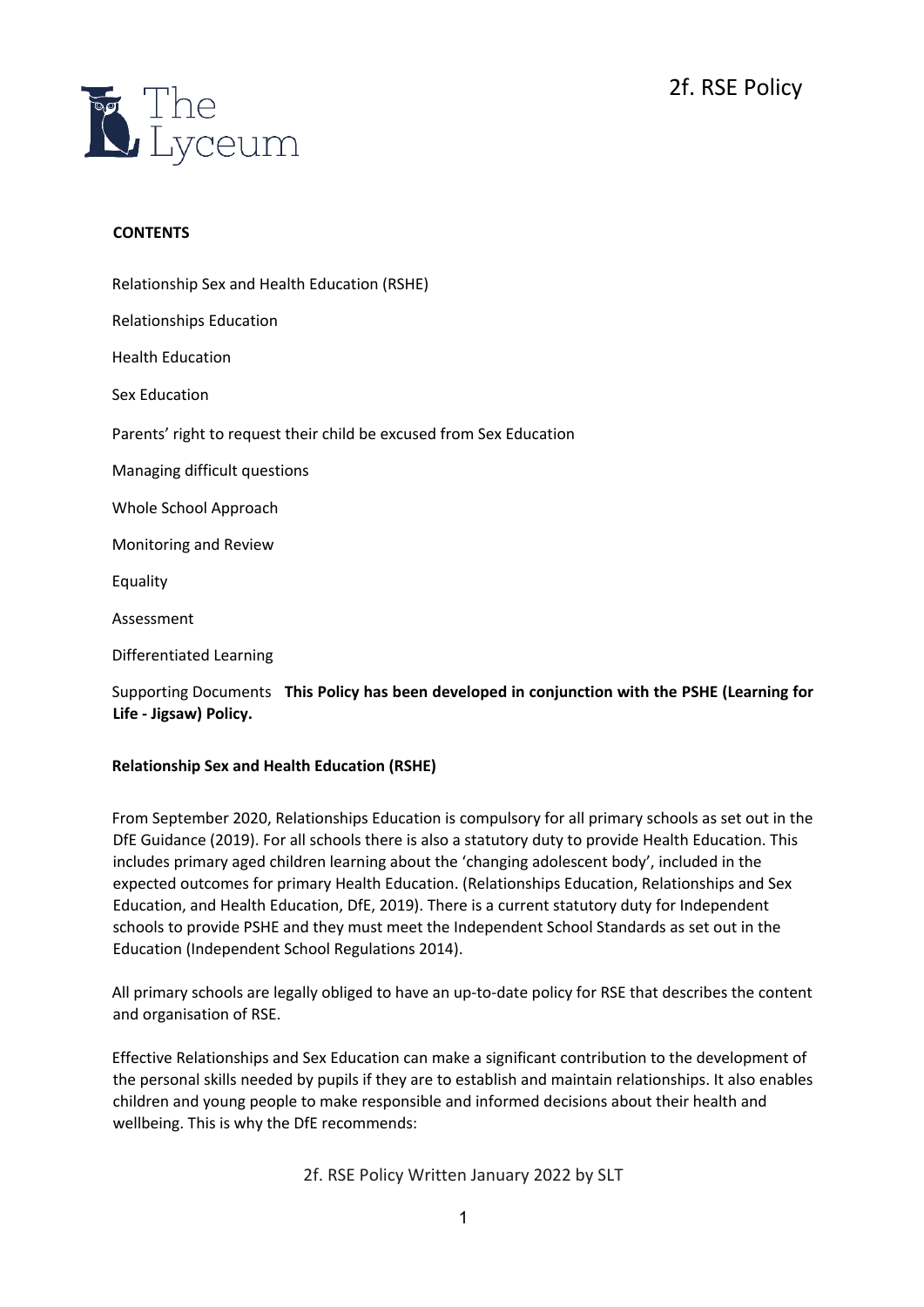*"… that all primary schools should have a sex education programme tailored to the age and the physical and emotional maturity of the pupils. It should ensure that both boys and girls are prepared for the changes that adolescence brings and – drawing on knowledge of the human life cycle set out in the national curriculum for science - how a baby is conceived and born."* (Relationships Education, Relationships and Sex Education, and Health Education, DfE, 2019, para 67).

This policy should be read in conjunction with our PSHE Policy.

## **Relationships Education (through Jigsaw)**

# *What does the DfE statutory guidance on Relationships Education expect children to know by the time they leave primary school?*

Relationships Education will cover 'Families and people who care for me', 'Caring friendships', 'Respectful relationships', 'Online relationships', and 'Being safe'.

The expected outcomes for each of these elements can be found further on in this policy. The way the Jigsaw Programme covers these is explained in the mapping document: Jigsaw 3-11 and Statutory Relationships and Health Education.

It is important to explain that whilst the Relationships Puzzle (unit) in Jigsaw covers most of the statutory Relationships Education, some of the outcomes are also taught elsewhere in Jigsaw e.g. the Celebrating Difference Puzzle helps children appreciate that there are many types of family composition and that each is important to the children involved. This holistic approach ensures the learning is reinforced through the year and across the curriculum in other subjects including Science, RE, Current Affairs and whole-school assemblies.

## **Health Education (through Jigsaw)**

# *What does the DfE statutory guidance on Health Education expect children to know by the time they leave primary school?*

Health Education will cover 'Mental wellbeing', 'Internet safety and harms', Physical health and fitness', 'Healthy eating', 'Drugs, alcohol and tobacco', 'Health and prevention', 'Basic First Aid', 'Changing adolescent body'.

It is important to explain that whilst the Healthy Me Puzzle (unit) in Jigsaw covers most of the statutory Health Education, some of the outcomes are taught elsewhere in Jigsaw e.g. emotional and mental health is nurtured every lesson through the 'Calm Me Time', social skills are grown every lesson through the Connect Us activity and respect is enhanced through the use of the Jigsaw Charter. Other areas of the school curriculum such as PE, Computing and specialised workshops covered (by the catering team) will also cover this content.

Teaching children about puberty is now a statutory requirement which sits within the Health Education part of the DfE guidance within the 'Changing adolescent body' strand, and in Jigsaw this is taught as part of the Changing Me Puzzle (unit).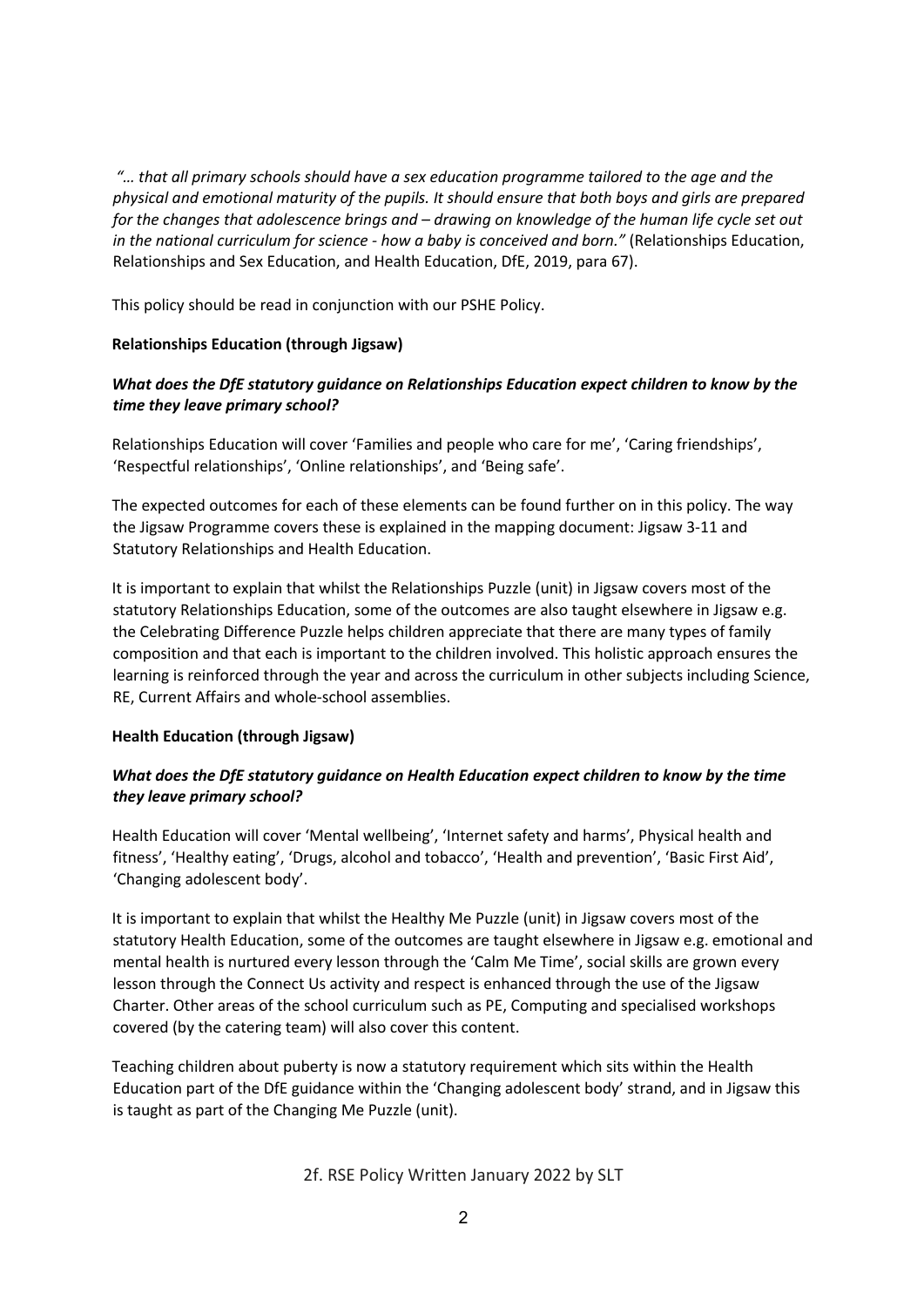### **Sex Education (through Jigsaw)**

The DfE Guidance 2019 (p.23) recommends that all primary schools 'have a sex education programme tailored to the age and the physical and emotional maturity of the pupils.'

However, 'Sex Education is not compulsory in primary schools'. (p. 23)

Sex Education 'should ensure that both boys and girls are prepared for the changes that adolescence brings and – drawing on knowledge of the human life cycle set out in the national curriculum for Science - how a baby is conceived and born'.

At The Lyceum, we believe children should understand the facts about human reproduction before they leave primary school, following the Jigsaw guidance as part of the Summer 2 unit, 'Changing Me'. The teaching and materials are appropriate and have regard to the age and religious backgrounds of our pupils.

#### **Parents' right to request their child be excused from Sex Education**

"Parents have the right to request that their child be withdrawn from some or all of sex education delivered as part of statutory Relationships and Sex Education" DfE Guidance p.17

At The Lyceum, puberty is taught as a statutory requirement of Health Education and covered by our Jigsaw PSHE Programme in the 'Changing Me' Puzzle. Therefore, parents do not have the right to withdraw their child from these lessons. It is also a statutory requirement of the National Curriculum for Science.

We conclude that Sex Education refers to Human Reproduction, and therefore inform parents of their right to request their child be withdrawn from the PSHE lessons that explicitly teach this i.e. the Jigsaw Changing Me Puzzle e.g.

Year 4, Lesson 2 (Having a baby)

Year 5, Lesson 4 (Conception)

Year 6, Lesson 4 (Conception, birth)

We will inform parents of this right by an email sent home before the start of Summer Term 1, prior to the 'Changing Me' unit being taught. Parents have the right to request that their child be withdrawn from some or all of Sex Education delivered as part of statutory RSE. Before granting any such request, the Head and/or Deputy Head should discuss the request with parents and, as appropriate, with the child to ensure that their wishes are understood and to clarify the nature and purpose of the curriculum. The benefits of receiving this important education and any detrimental effects that withdrawal might have on the child should be considered very carefully. These could include any social and emotional effects of being excluded, as well as the likelihood of the child hearing their peers' version of what was said in the classes, rather than what was directly said by the teacher (although the detrimental effects may be mitigated if the parents propose to deliver Sex Education to their child at home instead).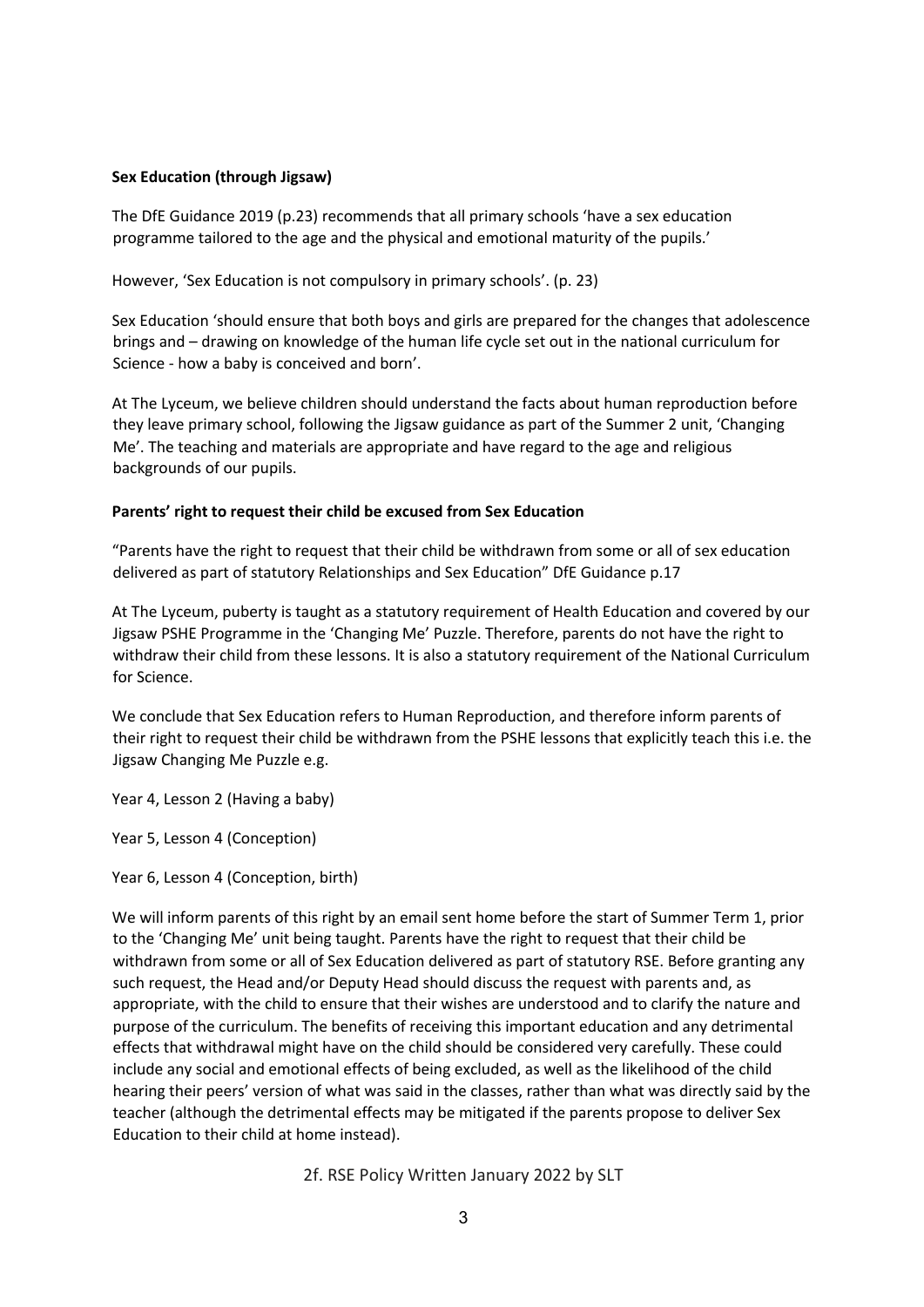This process is the same for pupils with SEND. However, there may be exceptional circumstances where the Head may want to take a pupil's specific needs arising from their SEND into account when making this decision. The Head will automatically grant a request to withdraw a pupil from any Sex Education delivered at The Lyceum, other than as part of the Science curriculum.

Any child who is withdrawn from these lessons will be provided with purposeful education during their period of withdrawal.

We are of course happy to discuss the content of the curriculum and invite you to contact Mrs Taggart (Head of Pastoral) or Miss Ismail (Head of Prep Department).

## **Managing difficult questions**

We are aware that primary-age children will often ask their teachers and other adults questions pertaining to sex or sexuality which go beyond that which is set out in our RSE curriculum. Children of the same age may be developmentally at different stages, leading to differing types of questions and behaviours and our teaching of RSE will account for these differences (including where these are due to specific special educational needs or disabilities) through offering the potential for discussion on a one-to-one basis or in small groups as appropriate.

As questions arise, staff will consider what is appropriate and inappropriate in a whole-class setting and we recognise that teachers may require support and training in answering questions that are better not dealt with in front of a whole class. The children are also reminded that there is a "worry box" in the dining room in which they can leave any questions they might have. These can be named or anonymous, the teacher will then decide on the best way to respond.

When answering questions, teachers are not expected to go beyond what is set out in the Jigsaw RSE curriculum plans and they should ask for support from the Head of Pastoral if they feel the answer to a child's question is not appropriate for their developmental stage.

## **Whole School Approach**

RSE is led by the Head of Pastoral, supported by the Senior Leadership Team. The individual lessons will be taught by the class teachers for each year group.

RSE at The Lyceum is set in the context of a wider whole-school approach to supporting pupils to be safe, happy and prepared for life beyond The Lyceum. For example, our RSE curriculum complements and is supported by our 'Behaviour Policy', 'Anti-Bullying Policy', 'Safeguarding Policy' and the 'Spiritual, Moral, Social and Cultural Development Policy.'

The subjects covered within RSE sit within the context of The Lyceum's broader ethos and our pastoral care system. This is also the case for our teaching about mental health within RSE. Our teaching on health education is complemented and supported by our wider education on healthy lifestyles through Physical Education, Science, Sport, extra-curricular activities and specialised workshops covered (by the catering team).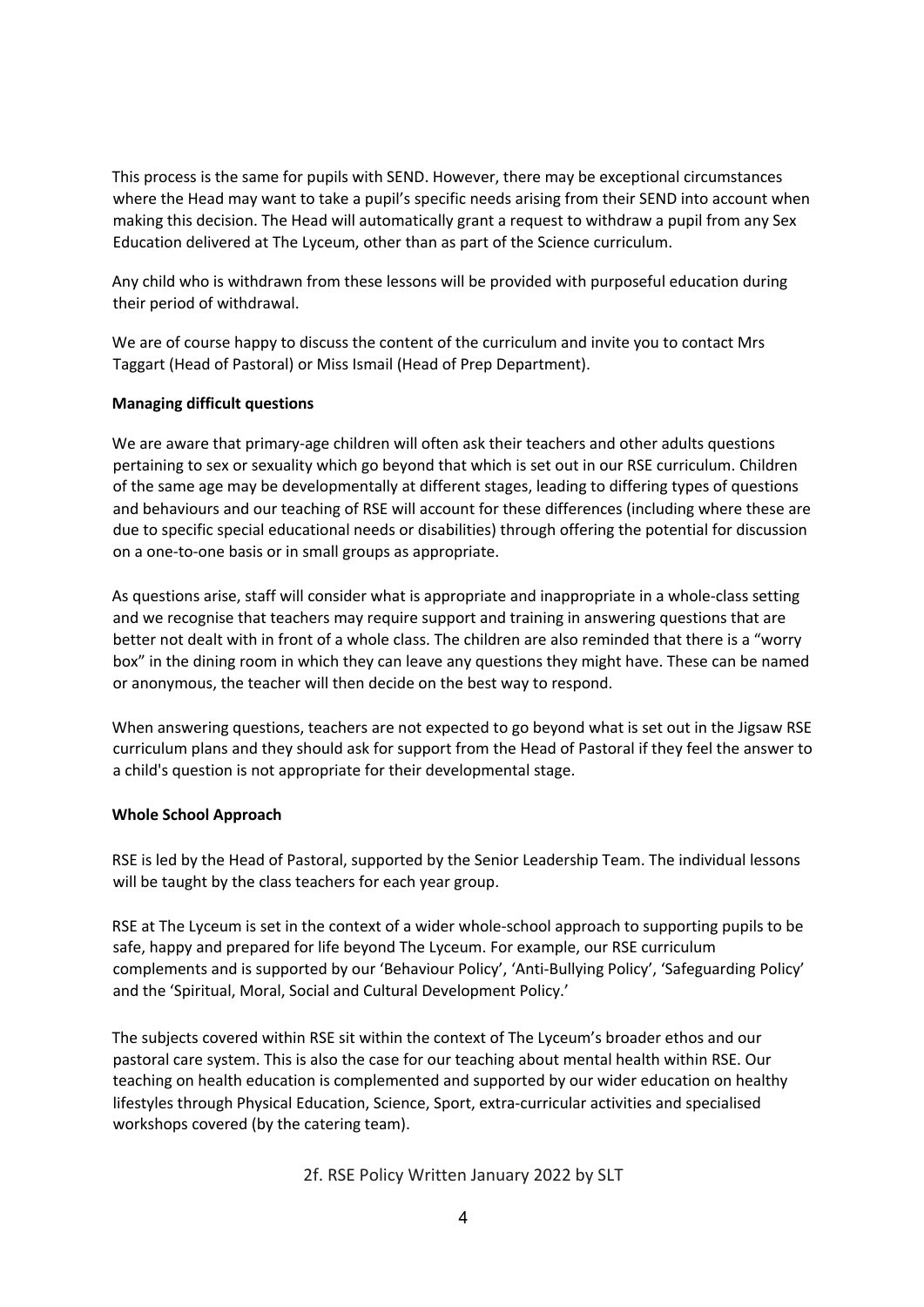We believe that our teaching of RSE will help support the development of important attributes in our children such as honesty, kindness, tolerance, courtesy, resilience and self-efficacy. The Jigsaw scheme proactively addresses issues in a timely way in line with current evidence on children's physical, emotional and sexual development and we will continually review and adapt the curriculum in response to issues as they arise in school and the wider community.

## **Monitoring and Review**

The governing body monitors this policy on an annual basis. This committee reports its findings and recommendations to the full governing body, as necessary, if the policy needs modification. The governors give serious consideration to any comments from parents about the RSE programme, and makes a record of all such comments. Governors scrutinise and ratify teaching materials to check they are in accordance with the our ethos. Parents are consulted on their views as part of the annual school survey and are sent the RSE policy to raise/discuss any concerns in the parent forums. Teaching staff and pupils will also be given the opportunity to offer feedback on the curriculum to help inform future planning.

As well as fulfilling their legal obligations, the governing body should also make sure that:

- all pupils make progress in achieving the expected educational outcomes;
- the subjects are well led, effectively managed and well planned;
- the quality of provision is subject to regular and effective self-evaluation;
- teaching is delivered in ways that are accessible to all pupils with SEND;
- clear information is provided for parents on the subject content and the right to request that their

child is withdrawn; and,

• the subjects are resourced, staffed and timetabled in a way that ensures that the we can fulfil its

legal obligations.

## **Equality**

The DfE Guidance 2019 (p.15) states, *"Schools should ensure that the needs of all pupils are appropriately met, and that all pupils understand the importance of equality and respect. Schools must ensure they comply with the relevant provisions of the Equality Act 2010 under which sexual orientation and gender reassignment are amongst the protected characteristics…* 

'The protected characteristics as listed in section 4 of the Equality Act 2010 are as follows:

a. Age

b. Disability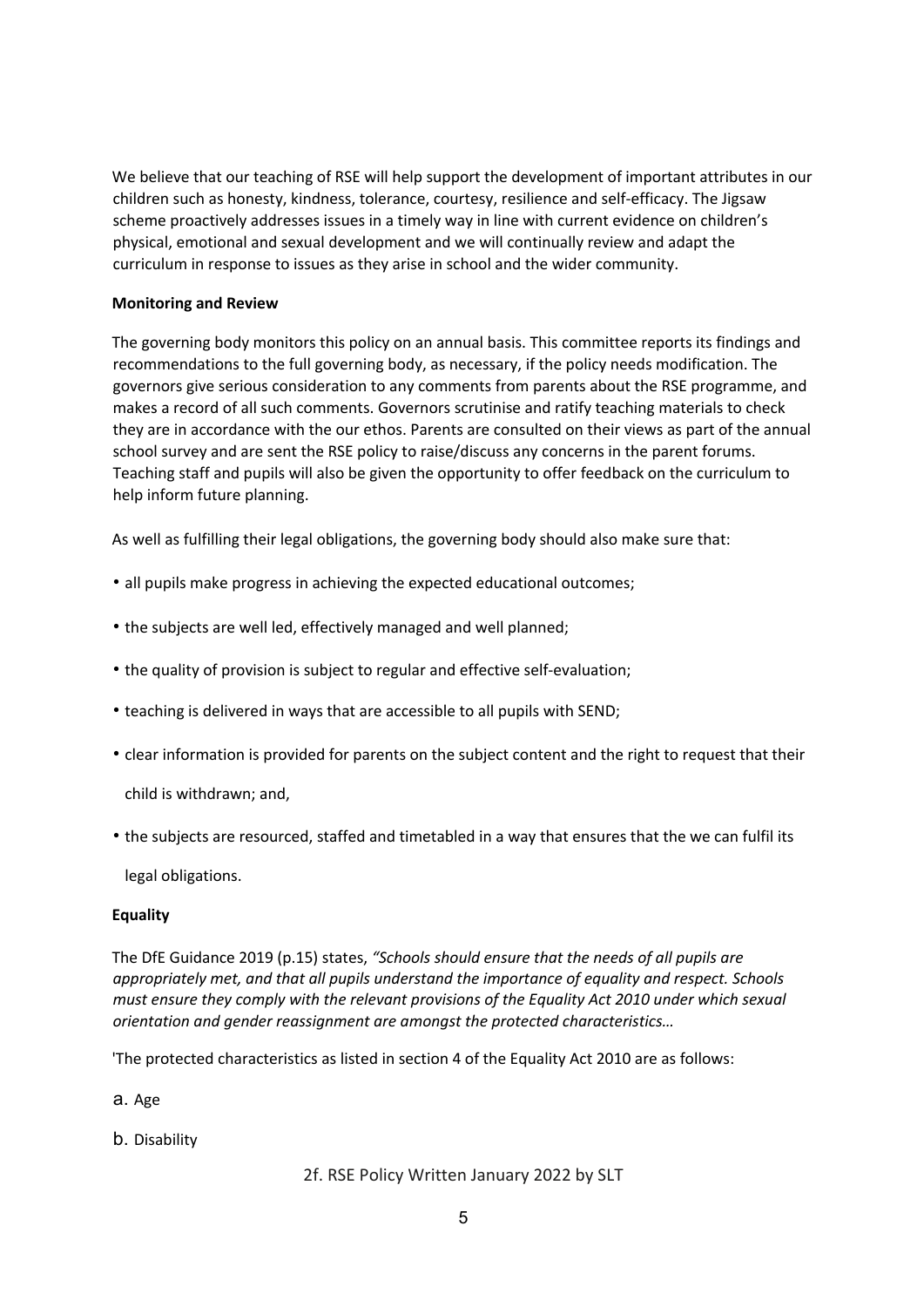- c. Gender reassignment
- d. Marriage and civil partnership
- e. Pregnancy and maternity
- f. Race
- g. Religion or belief
- h. Sex
- i. Sexual orientation.

*At the point at which schools consider it appropriate to teach their pupils about LGBT (Lesbian, Gay, Bisexual, Transgender), they should ensure this content is fully integrated into their programmes of study for this area of the curriculum rather than delivered as a stand-alone unit or lesson. Schools are free to determine how they do this, and we expect all pupils to have been taught LGBT content at a timely point as part of this area of the curriculum".* 

At The Lyceum we promote respect for all and value every individual child. We also respect the right of our children, their families and our staff, to hold beliefs, religious or otherwise, and understand that sometimes these may be in tension with our approach to some aspects of Relationships, Health and Sex Education.

For further explanation, as to how we approach LGBT relationships in the PSHE (RSHE) Programme please see '*Including and valuing all children. What does Jigsaw teach about LGBTQ relationships?'*  https://www.jigsawpshe.com/how-doesjigsaw-deal-with-lgbtq-relationships-in-jigsaw-3-11/

We are also committed to a Relationships Education that makes every pupil feel valued and included and is relevant to them. This means we are committed to an LGBT+ inclusive and SEND inclusive curriculum and are mindful of the SEND Code of Practice 2014 when planning for this subject. All content will be delivered in a timely way that is age and developmentally appropriate to meet the needs of our pupils, including those pupils with SEND. We take into account that some of these children may be more vulnerable to exploitation, bullying and other issues on account of their SEND and will plan for this accordingly as per the needs of individual children.

#### **Assessment**

Whilst there is no formal examined assessment for these subjects, children will be continually monitored and assessed during lessons by the class teacher. This will help form the basis for any follow up sessions if needed. Children will use the time at the end of the lessons to reflect upon their learning.

#### **Differentiated Learning**

At the end of each Jigsaw Puzzle in every year group, there is a grid showing how the learning can be differentiated. The mindfulness approach that we use across each lesson allows pupils of all abilities